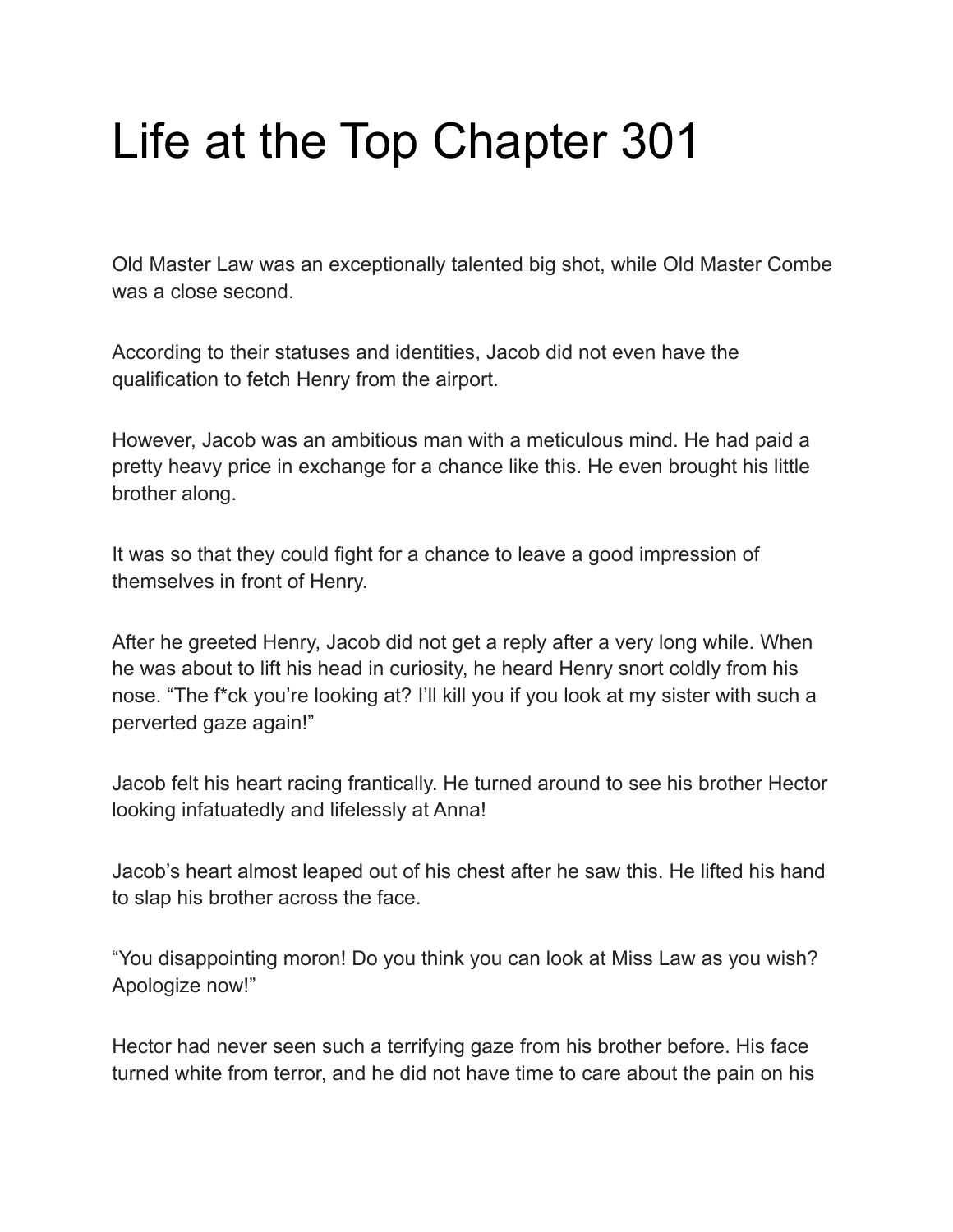face anymore. He quickly lowered his head and apologized sincerely, "I-I'm sorry!"

Jacob and Hector were shaking all over. They were facing the Laws, and if they offended them, they might be done for.

Right now, Jacob regretted bringing his disappointing brother along. He wanted so badly to kick him to death at this moment.

Henry smirked. The hedonistic traits in his bones were about to take effect when he heard Anna saying indifferently, "Let's go. We've been on the plane for a few hours and I'm tired."

After Henry heard this, he pressed his lips together and he did not want to look into this matter anymore.

However, it was pretty fun looking at the two ants shaking in fear.

Right, not a lot of Mainlanders could be evildoers like Jasper.

When Henry thought about his bad experience of being tortured by Jasper until he was shaking in fear, he suddenly felt dull and insipid.

"Let's go. Let's go."

He waved his hand impatiently and led Anna to walk forward.

Behind them, Jacob and Hector both let out sighs of relief at the same time.

Jacob then turned his head to glare coldly at Hector. He said icily, "You'd better f\*cking watch yourself next time!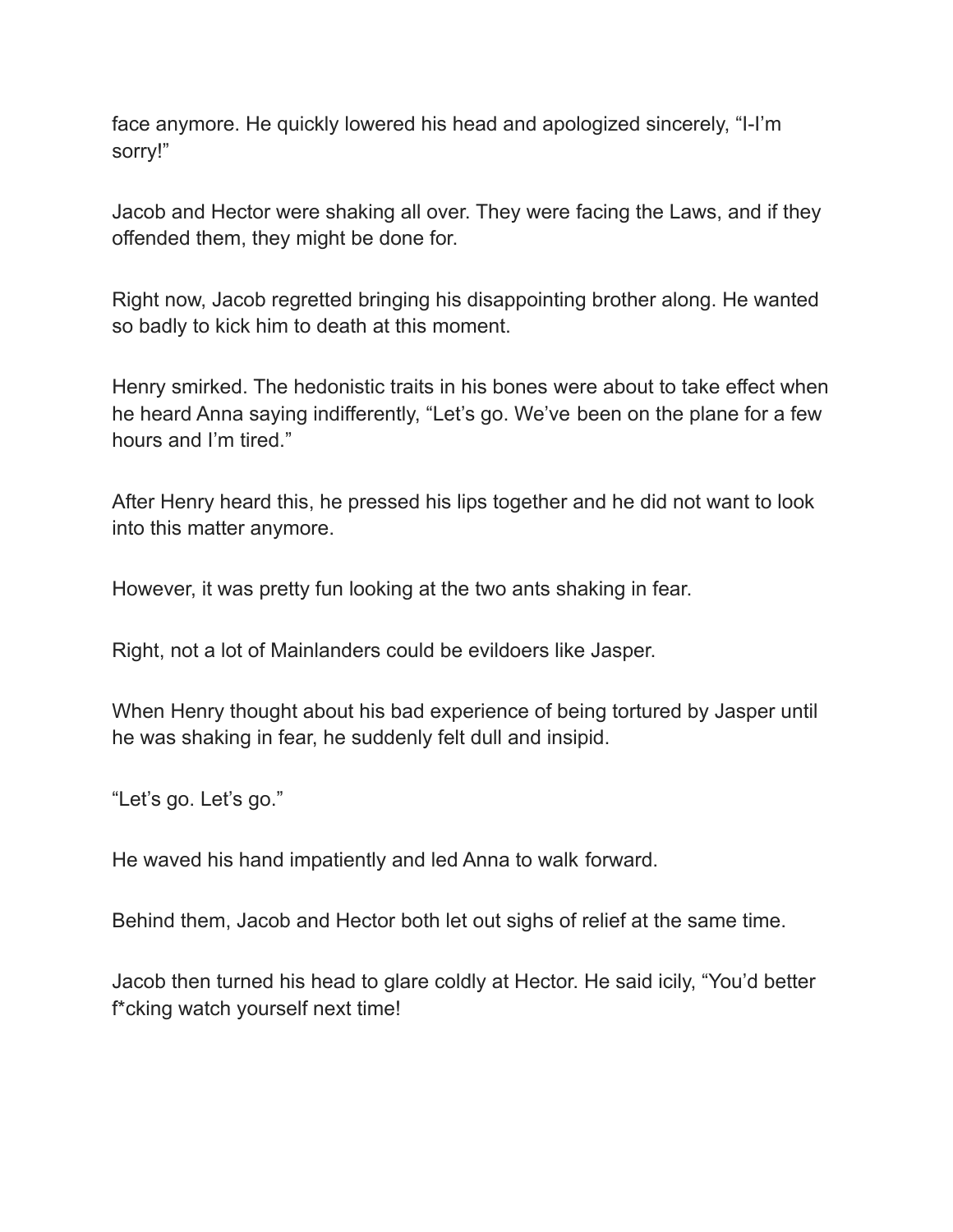"I don't care how many women you mess with out there, but you need to remember what kind of women you can't touch. Don't you know who Miss Anna Law is?

"If this happens again, the family and I can't save you!"

After Hector was done being scolded, he lowered his head deeply and said, "I won't dare to do it again, Jacob."

"Hurry, let's get these two VIPs to the hotel. I heard Mr. Law is someone who loves having fun as well. Tonight, I'll invite them to have some fun in the club.

"Think of some ways to get that Jasper person to come as well."

After Hector said that, he was stumped for words. He asked, "Are you sure this kind of situation is suitable, Jacob?"

After a cold chuckle, Jacob pointed at Henry's figure in front of him and said, "A big shot young master like him filters everyone before making friends. If we don't show some of our power in Swallow Capital, do you think he'll treat us as humans?"

"Don't you have beef with Jasper? Good then, get him over tonight. We'll destroy him in front of Mr. Law and at the same time, we can show him the power of the Combes."

Hector's eyes lit up as he lifted his thumb. He said, "Jacob, you're the best. You're killing two birds with one stone."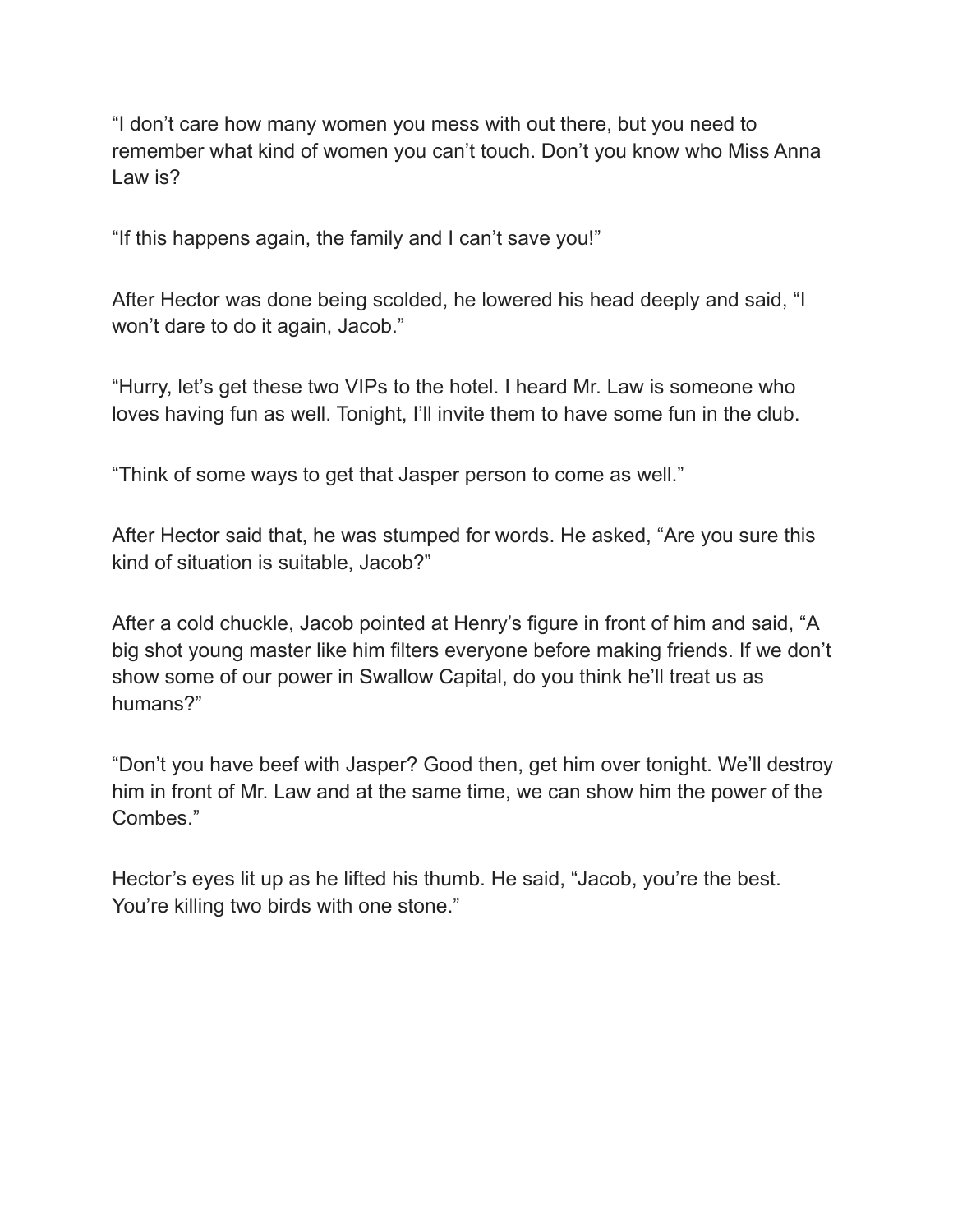# Life at the Top Chapter 302

The Combe brothers were still mumbling when they heard Henry's impatient voice from behind them.

"Are you limping? Why are you so slow?"

The brothers responded and quickly jogged over. They were holding the Laws' suitcases and being eagerly attentive.

While following behind them, Hector was holding a big suitcase. Even though it was heavy, he was elated.

After all, this was Mr. Law's suitcase. Not everyone was allowed to carry his suitcase.

His eyes kept shifting mischievously. Hector was thinking about how he was going to humiliate Jasper tonight.

"That'll teach you a lesson for being so arrogant, you little idiot. Tonight will be the night you die!"

When Hector thought about his amazing fantasies, he let out a sinister laugh. He was so elated that he could not wait for tonight to come.

…

Jasper was in his hotel room looking at the report in his hand that Easy Media had handed over to him.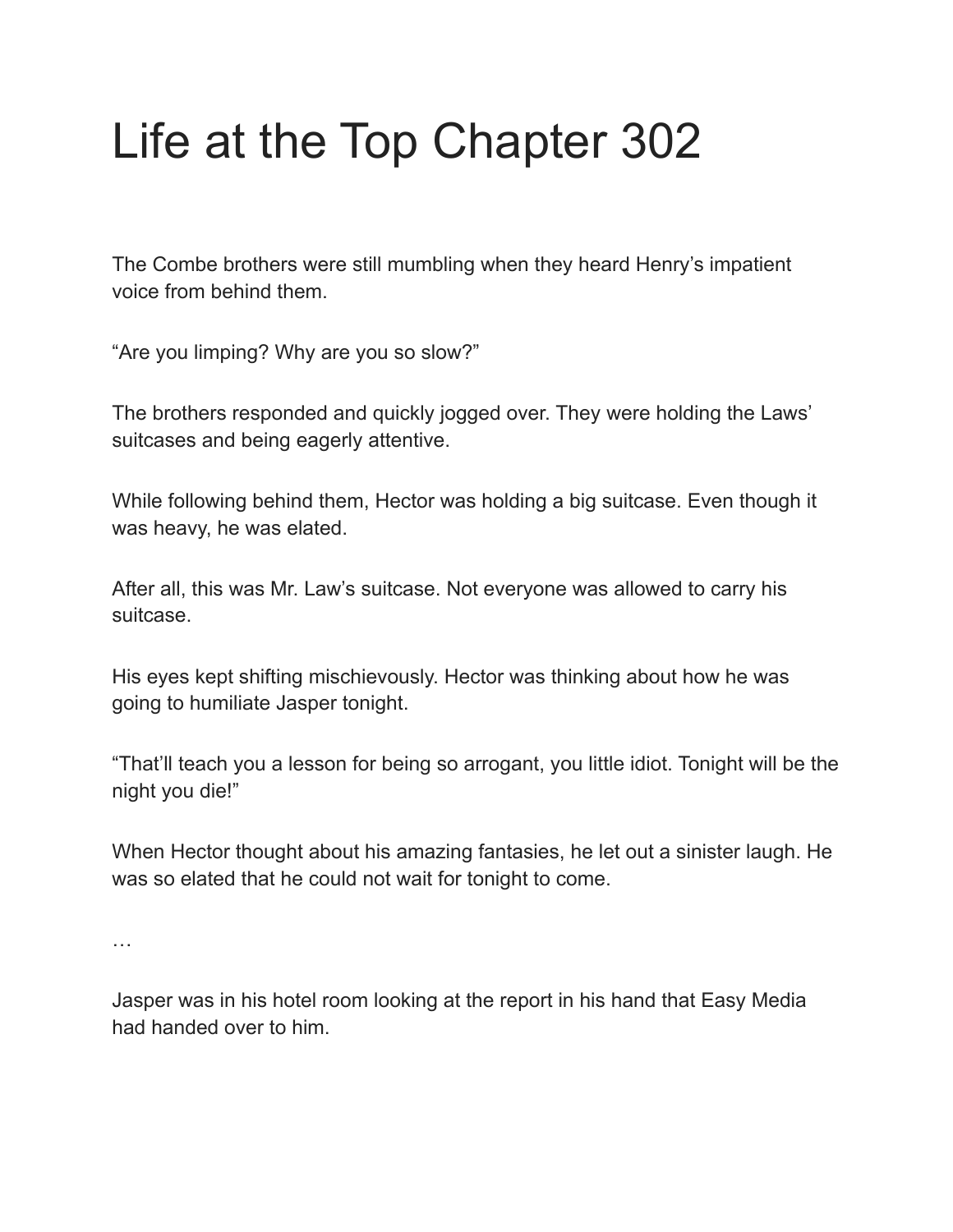He was thinking about sending this report to Advent Entertainment Group over at Harbor City. After all, they were also in the entertainment industry, so they were experts compared to him.

Plus, as for the reorganization of Easy Media, he had to ask for advice from Advent Entertainment Group as well.

While Jasper was pondering about this, he received a call from Jim.

"Uncle Yapp, how is it? Did you get George's company?" Jasper asked with a smile.

Jim answered, "Everything is done and I'm now reorganizing the staff. I owe you big time for this."

Jasper got up and poured himself a cup of tea. He said, "Don't be so courteous, Uncle Yapp. If I'm helping you, it means I'm helping myself. You have so many ways and information in Swallow Capital. Can you help me contact some headhunting companies? I need some professionals managing the entertainment company for me."

Jim said, "No problem. I'll contact you when I have news. However, I just got Hector's call."

Jasper lifted his eyebrow slightly. He had been waiting for a few days but Hector had been quiet this whole time. It did not seem like he was going to do anything but he had finally appeared now.

"He asked us to go to the Hoary Stock tonight. I know this place. It's a small clubhouse founded by Hector and the members of the Residence. You can eat, drink, and have fun over there. It's kind of like their base.

"So, I don't think anything good is going to happen tonight since they're asking us over."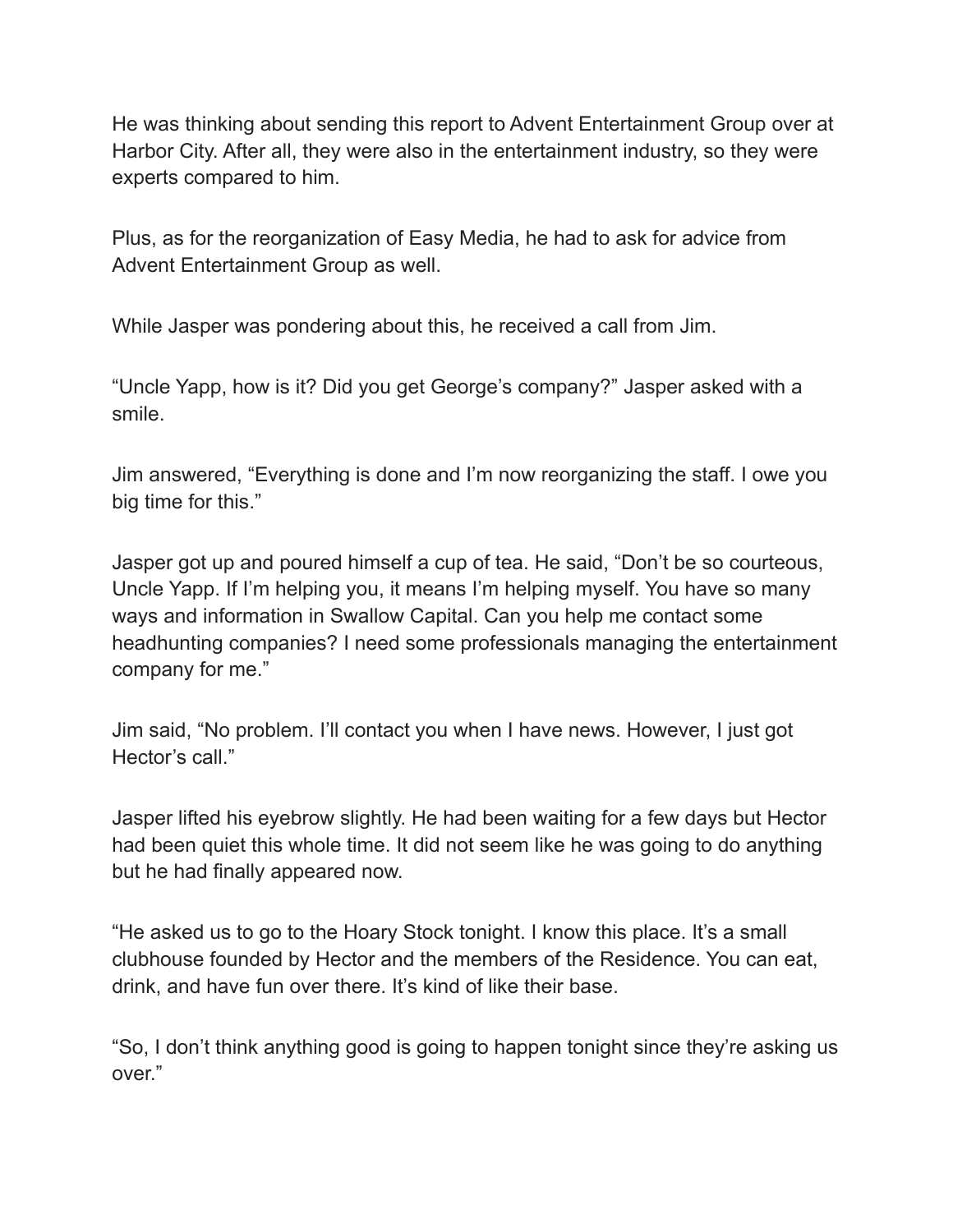Jasper said insipidly after hearing what Jim said, "What else did he say?"

Jim smiled bitterly and said, "Indeed, I can't hide anything from you. He said if we don't show up, he'll attack my company first and then shut me out.

"People in my industry will certainly encounter some problems and we can't handle an inspection. I plan to find a few friends to see whether they'll help me muddle through this."

Jasper could understand the bitterness in Jim's words. He said, "Uncle Yapp, you don't have to find someone. I don't think your friends will offend the Combes for you. We'll just go."

Jim quickly said, "Jasper, this is different from last time. It's more dangerous now. If we go, we'll definitely suffer a loss. We can't go!"

"Uncle Yapp, we can't hide from this kind of people. The more we hide, the more they think we're scared and they'll become more intense.

"The only way to defeat them is to attack them back."

Jim was quiet for a while. He gritted his teeth and said, "Okay, I'll listen to you. Let's do it! Worst comes to worst, I'll just close down this company and go back to the province to live off your father-in-law!"

Jasper laughed and said, "I'll wait for you to come pick me up in the evening."

Around evening, Jim drove to the hotel to pick Jasper up.

This time, Jasper brought Julian who had nothing to do as well.

On the way there, Jim looked anxious.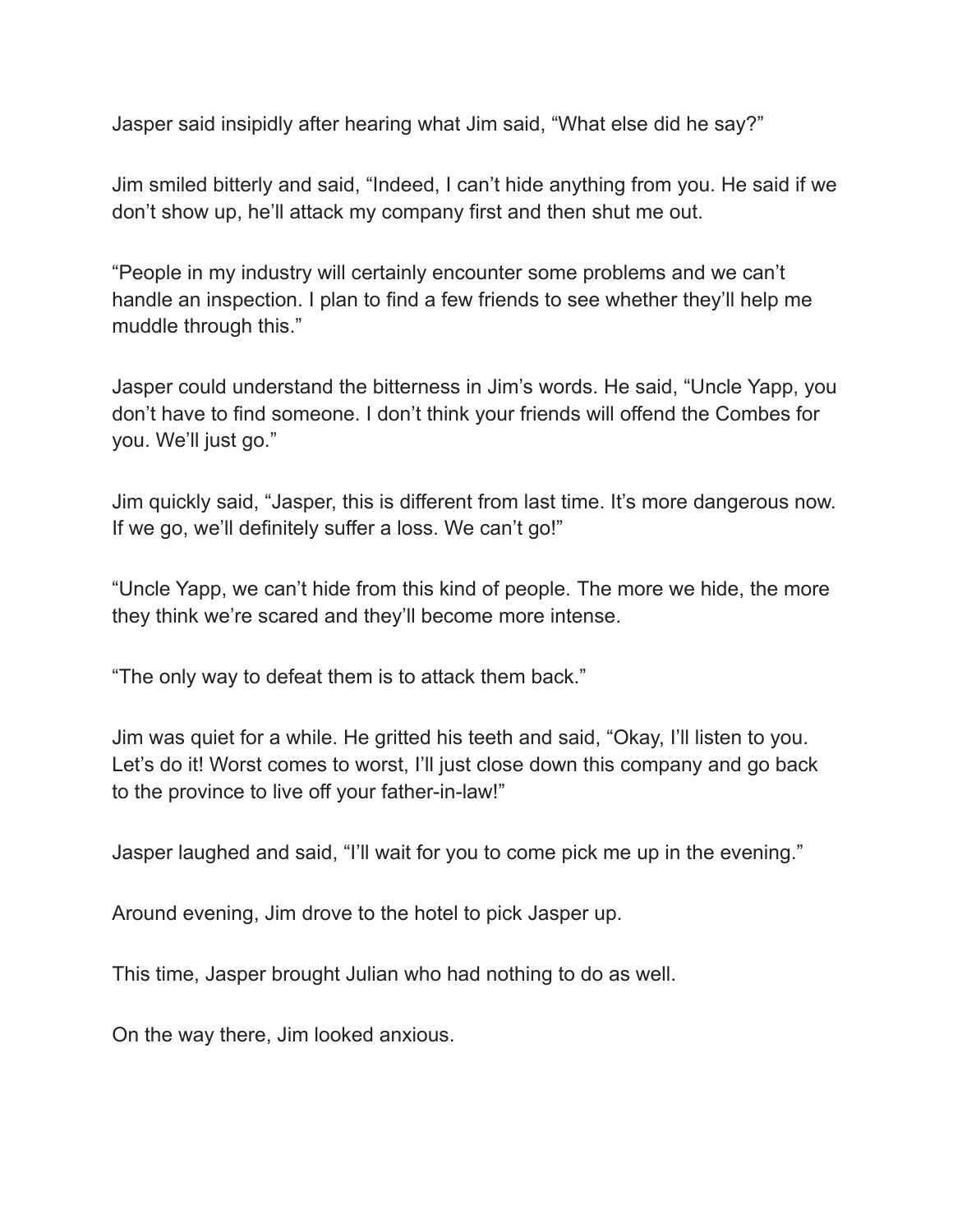"Uncle Yapp, how did you become friends with my father-in-law? He must have looked down on you."

After interacting with each other these few days, the two had become close. As such, Jasper started making jokes with Jim.

Jim said unhappily, "I'm the one looking down on him! Who does he think he is to look down on me?"

"You two are completely different people. Uncle Yapp, you're too cautious and it can be said that you're a little timid and overly cautious. However, my father-in-law is bolder than you," Jasper said.

Not much needed to be said about Dawson's boldness. If not, he would not have hastily gone into investing and almost got all of his assets scammed off him.

### Life at the Top Chapter 303

The fact that he was dabbling in the real estate industry was also because Jasper had given him the idea. After investigating and realizing its potential, he immediately started up a company for it.

In comparison to him, there was indeed much Jim had to learn.

Jim gave it some thought and realized that Jasper was right.

He smiled. "That's just the kind of person he is. I can only attribute our years of tight friendship to fate. I must say that you two are very alike."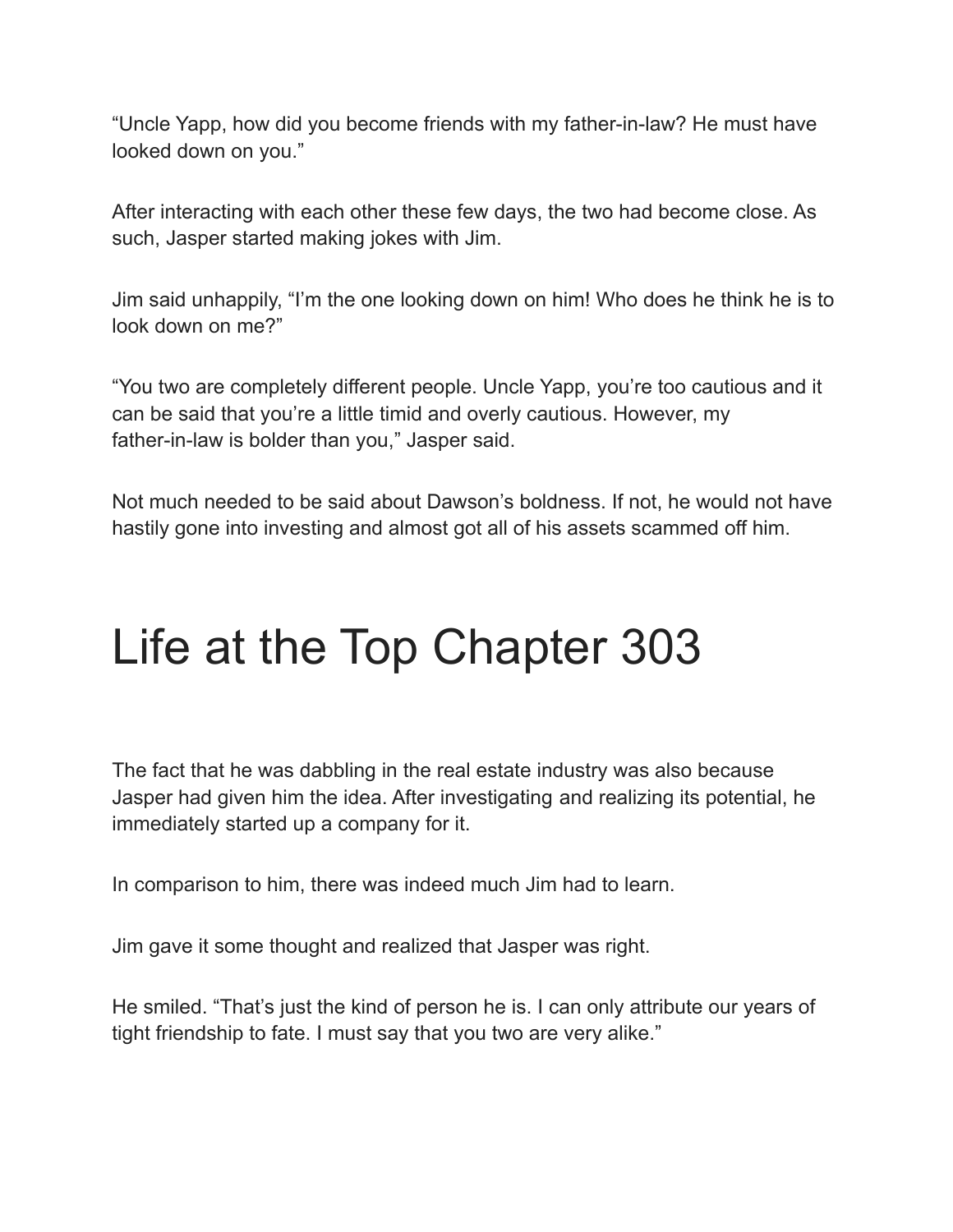Jasper smiled. "I'd like to think that we're more skilled at discerning. There are some things that you just can't give in. You take one step back and you'll end up taking more until you fall off the cliff when you run out of steps to take.

"No one's going to pity you right now if you're not willing to fight."

Jim fell deep in thought at that last remark and nodded in agreement. "Yeah… After meeting so many people of such influential family backgrounds in Swallow Capital all these years, I'm starting to feel a little lost as well. I'm always afraid that I'll accidentally offend someone."

"I think your profession plays a part in this too. You're a business consultant, after all. It wouldn't be good for you to offend your customers." Jasper smiled and gave Jim some kind words so that he would not feel embarrassed.

"Oh, Jasper! No wonder Dawson, that old fella, likes you so much. No one's ever been as successful as you at such a young age! I wouldn't say that your ability is any less than Dawson's back then. Yet I can't even find a tinge of an arrogant flame in you at all."

"This old fella has truly found himself a treasure this time!" Jim exclaimed enviously.

"Haha, you're too kind, Uncle Yapp. There's not much to me for me to be arrogant about, since there are definitely people much greater than me. They're just keeping an even lower profile, that's all..." Jasper stated with a slight smile.

It was not an act, for Jasper truly believed from the depths of his heart that he was just a speck of dust in the world right now. His goal was to become a worldwide conglomerate.

All he had accomplished up to this point was nothing in comparison to those conglomerates. After all, what these conglomerates controlled were the economies of multiple countries!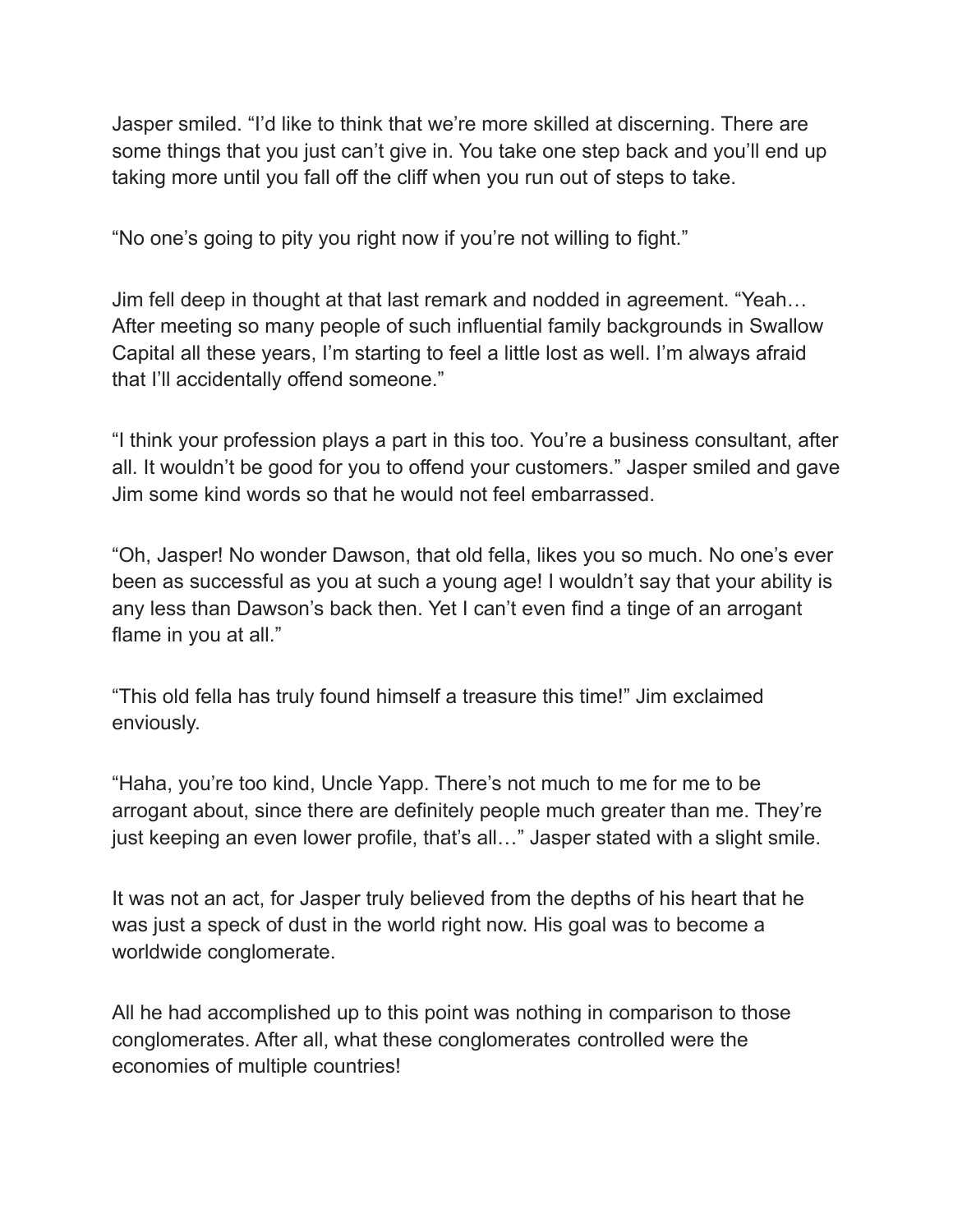Those were the true big shots, and Jasper refused to live a simple and plain life now that he got to start all over again!

He had to grasp every opportunity there was so that he could make his way to even more sophisticated levels step by step!

"You're too humble, Jasper. But it's not a bad thing. It'll do you youngsters no good to be so arrogant anyway…"

Jim nodded, sighing internally in admiration. He did not dare to imagine how much more sophisticated Jasper could get if he kept on going at this rate!

As they spoke, the two arrived at a luxurious-looking structure next to the Workers' Stadium.

"We're here, Uncle Yapp."

The four-story building was not tall, but it did take up a large flat of land. There were three entrances and exits to the garden behind it. The mere building itself was extremely pricey.

On the door were the words 'Hoary Stock' and there were two servers at the door.

"The Hoary Stock is not open to the public, gentlemen. Please show your membership cards," a server requested courteously.

Jasper glanced at Jim. There was no reason for him to have a membership card at all.

"Hector told us to come in," Jim stepped up to speak.

The server was stunned for a moment before an eerie smile graced his features. His attitude was no longer as polite when he replied simply, "You must be Jasper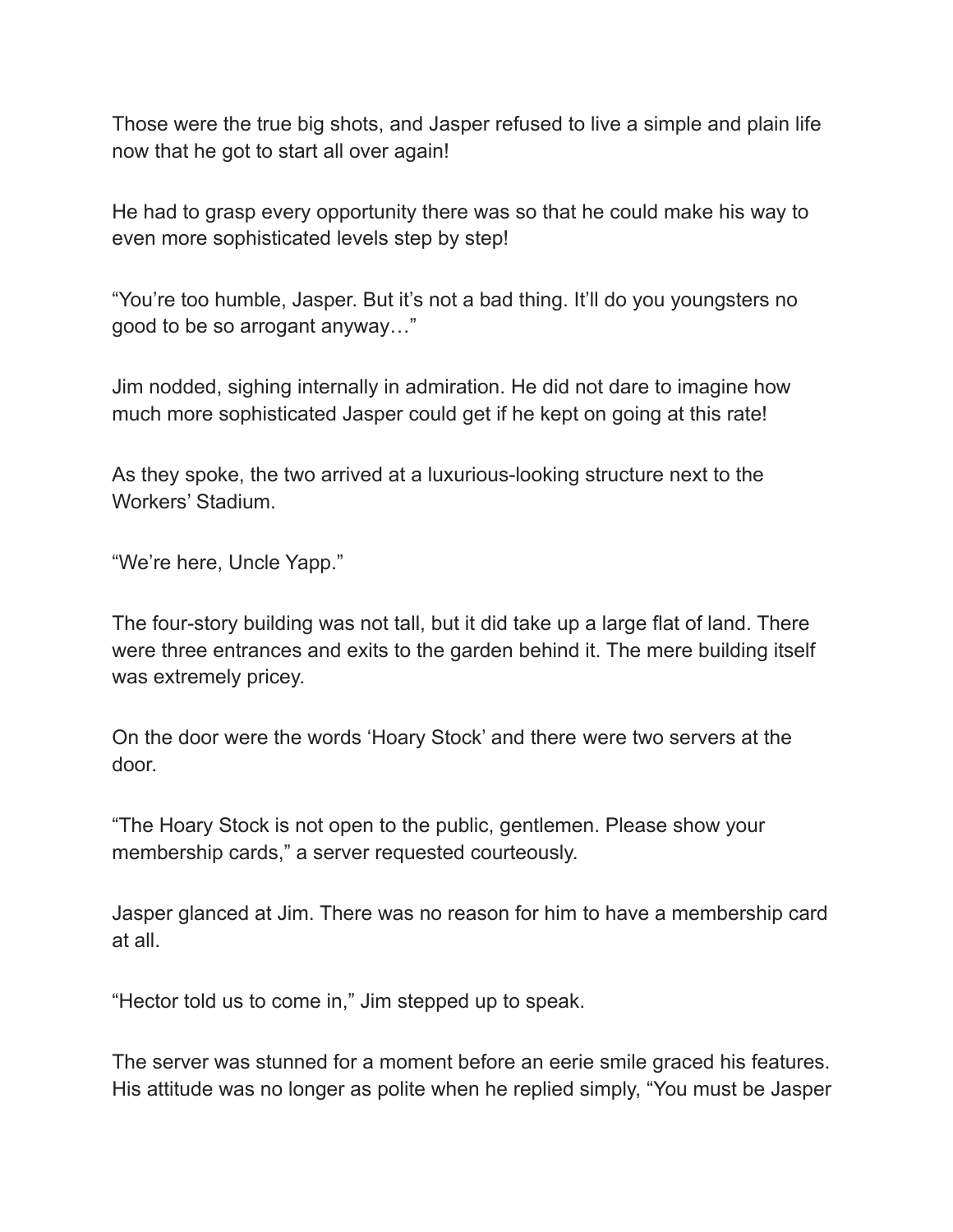and Jim, then. You can just go inside. Mr. Combe has already informed us of your arrival."

Jasper did not delve into the change in the server's attitude and entered the doors.

On the other hand, Jim glared at the servers who were looking down on them before he quickly followed Jasper inside.

"Jesus, why on earth are those two even pretending to be cool? They're already dead men walking," murmured the server who had been glared at with his head down.

Behind them, Julian suddenly halted and turned to look at the servers indifferently. He was smiling as he walked through the doors.

The server was about to speak only to be shocked when he found that the solid bronze handle had been bent out of shape from Julian's abnormal strength.

His complexion paled, and the server was too taken aback to speak. All he could do was watch as Julian followed Jasper and walked farther away.

Jasper entered the doors only to come to a halt just as he entered the large living room.

A stream of water suddenly fell from above without warning and splashed the area just before Jasper's feet.

Had Jasper not stopped in time, he would have been drenched by now.

Jasper looked upward unfeelingly and saw Hector with a hand on the second-floor railing and an upturned bottle of mineral water.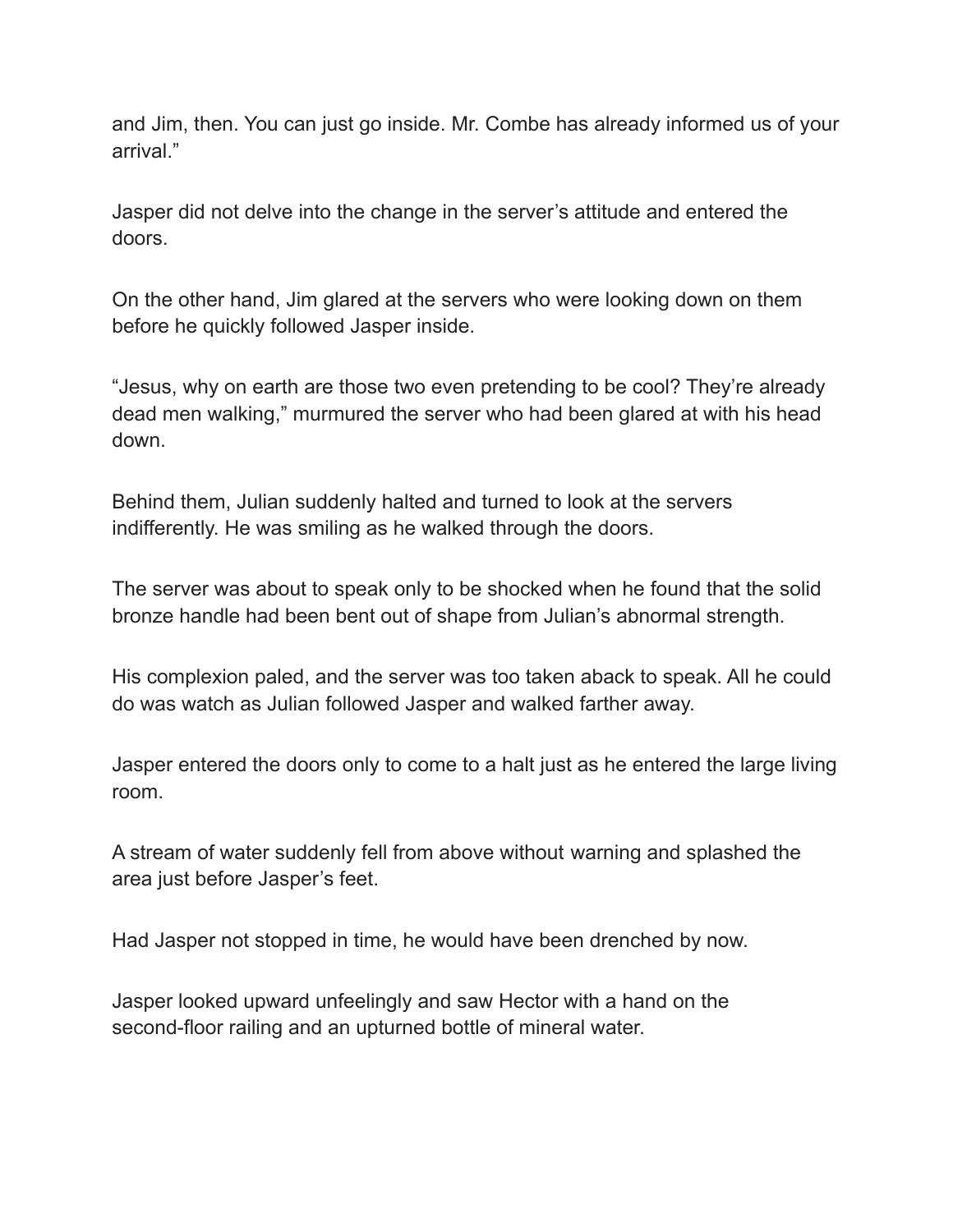Hector laughed mirthfully as he threw the bottle right before Jasper. He spoke in neither a bright nor sinister tone. "You're in luck today. Come on up, I can't f\*cking wait for you to present your head on a silver platter!"

#### Life at the Top Chapter 304

Julian looked up to glare furiously at Hector as he stepped on the bottle of mineral water that bounced onto the side of Jasper's feet.

All it would take was a word from Jasper and Julian would dash upstairs to beat Hector up.

"What's this? You brought a dog with you today?"

Hector scoffed at Julian's fierce glare without a care.

Jasper motioned for Julian to calm down as he walked up the stairs to the second floor. Standing before Hector, he asked while unfazed, "Is that all you've got?"

Hector was infuriated by Jasper's carefree expression and smiled wretchedly. "Who are you faking this strong facade for? You won't even get the chance to cry later when I'm done with you!"

Jim was shocked when he witnessed how Jasper was a moment away from being drenched in water and he could not help but speak, "Watch your words, Hector. Know your boundaries."

Hector merely glanced at Jim coldly and sneered, "What are you so impatient for, old man?"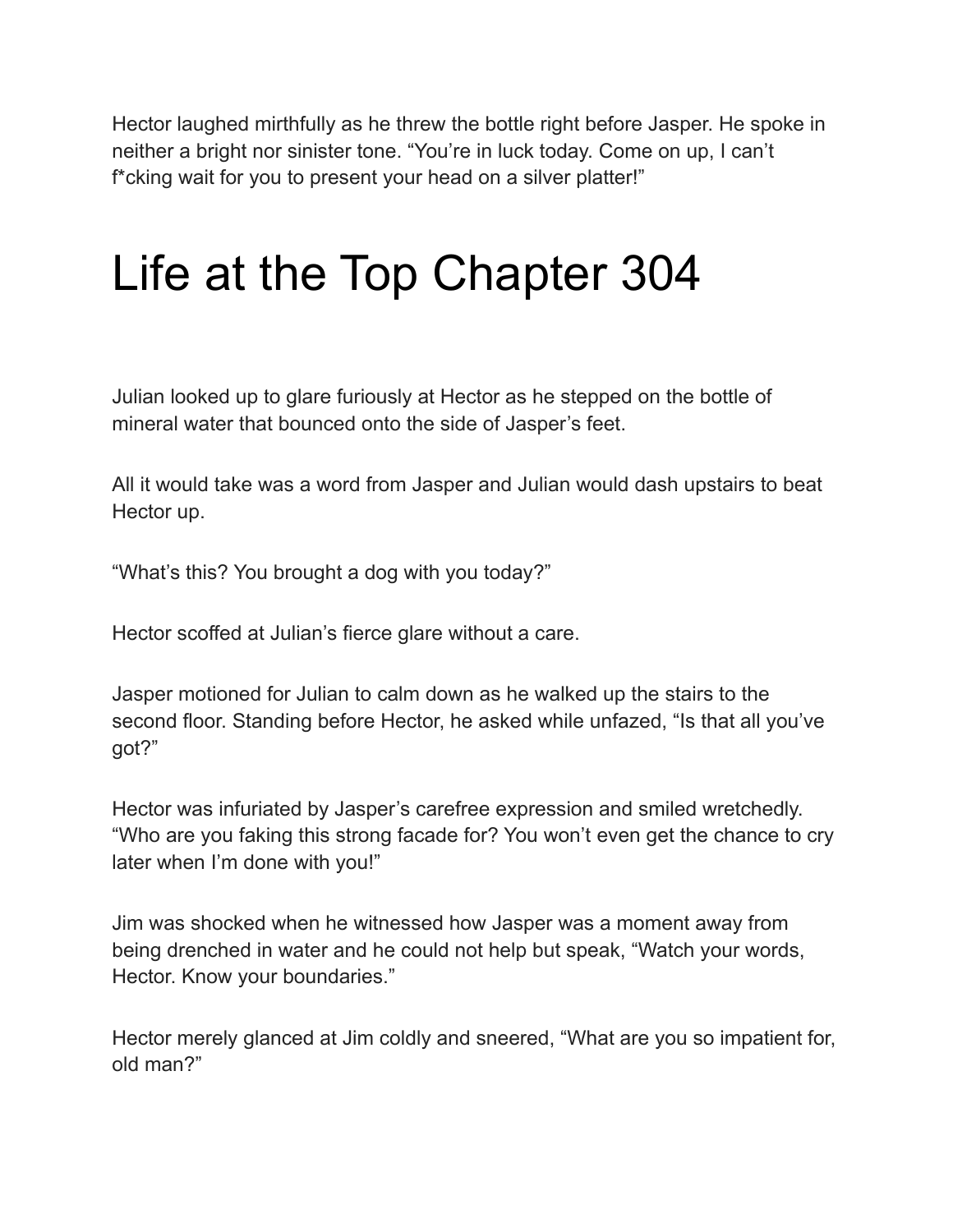"Relax. The two, no, the three of you are going to die tonight!"

"You're not the only one who wants me dead, get in line. Not like any of you have ever gotten your wishes fulfilled, though." Jasper chuckled lightly.

Hector squinted and stared at Jasper with a smirk. "Don't worry. I'll make sure you won't get to see tomorrow's sunshine."

"That's why people say that water runs deep in Swallow Capital. Don't think so highly of yourself just because you've earned a bit of money. Even the toughest and fiercest bow down to me here at Swallow Capital. How many lives do you think you have, to act so pretentiously in front of me?"

Hector smirked when he finished speaking and turned to enter the largest private room.

Jim walked over and whispered to Jasper, "I have a bad feeling about this."

"It's okay," Jasper replied calmly, "I'd like to know what tricks he has up his sleeve."

With that, Jasper then followed Hector into the private room.

It was a large private room, big enough to host a party of more than a dozen people, but there was only one young man sitting in the middle of the sofa now.

Hector walked over and leaned down to whisper to the man with whom he shared quite a few facial similarities. "He's here, Jacob."

Jacob looked up and saw Jasper enter the room with the other two in tow.

He smiled and walked over to stand in front of Jasper and Jim.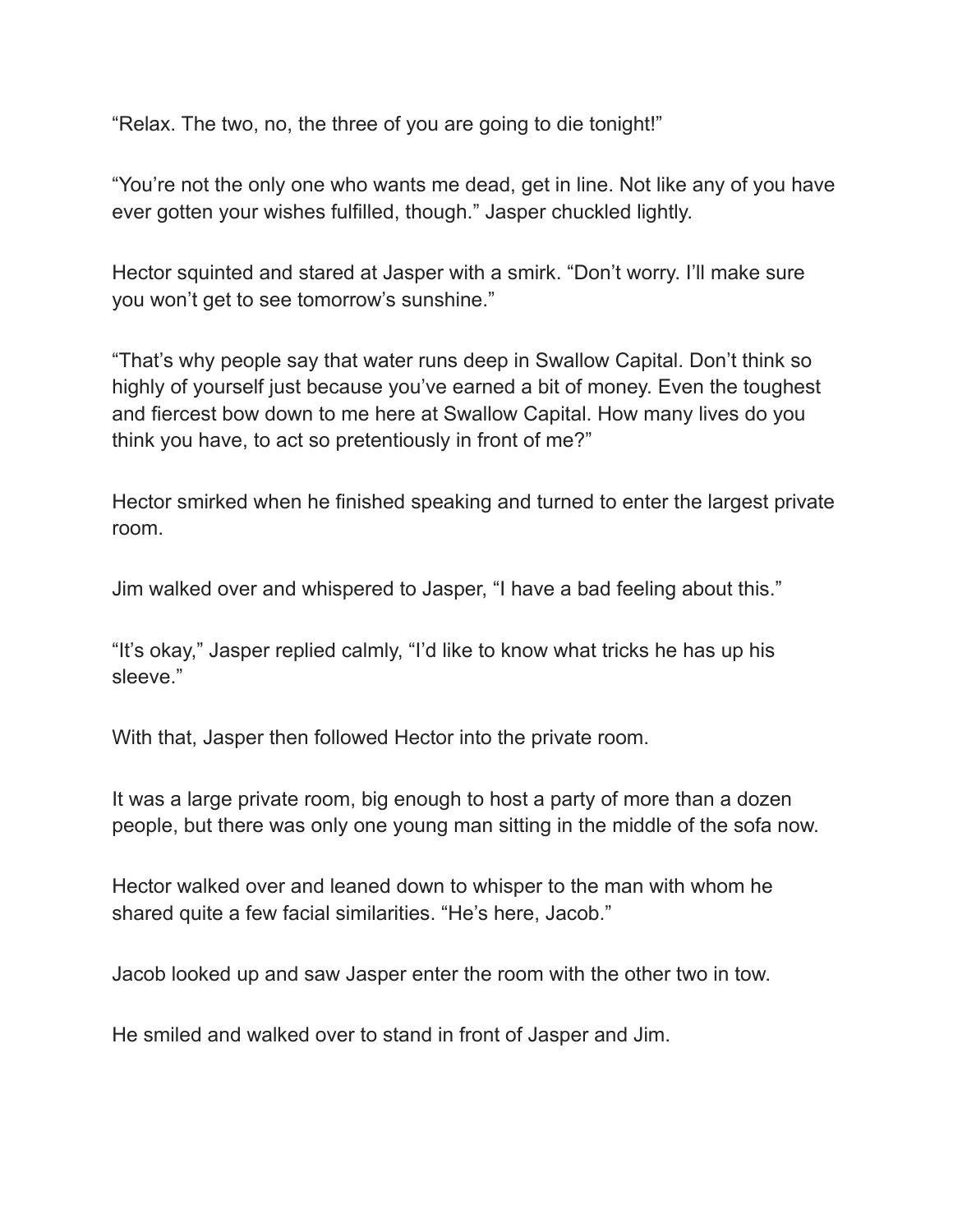Jim's heart squeezed at the sight of Jacob. Of course, he knew the man. He was Hector's older brother, and three, no four times more the trouble than his younger sibling.

"Jim Yapp, is it? I've heard of your name. You've worked quite a while in Swallow Capital, haven't you?"

Jacob smiled and continued to speak, "The business you do has no reason for you to provoke me, so why are you so impatient to get yourself killed?"

At that, Jacob lifted a leg and kicked Jim's stomach without warning.

Jim shouted at the pain and curled to wrap his arms over his stomach. Agony was written all over his face.

However, Jacob showed no signs of stopping as he continued to speak coldly, "You could've lived healthily just fine, so why the hell did you have to provoke my brother?"

He raised his hand to slap Jim.

The moment he raised his hand, Jasper grabbed his wrist with a death grip.

"You're going too far!" Jasper stated.

Jacob glared at Jasper coldly and flung his hand off with a sneer. "Who do you think you are? Who are you to interrupt me?"

Jasper ignored him and helped Jim stand. The man sucked in a cold breath at the pain. He asked kindly, "Are you alright, Uncle Yapp?"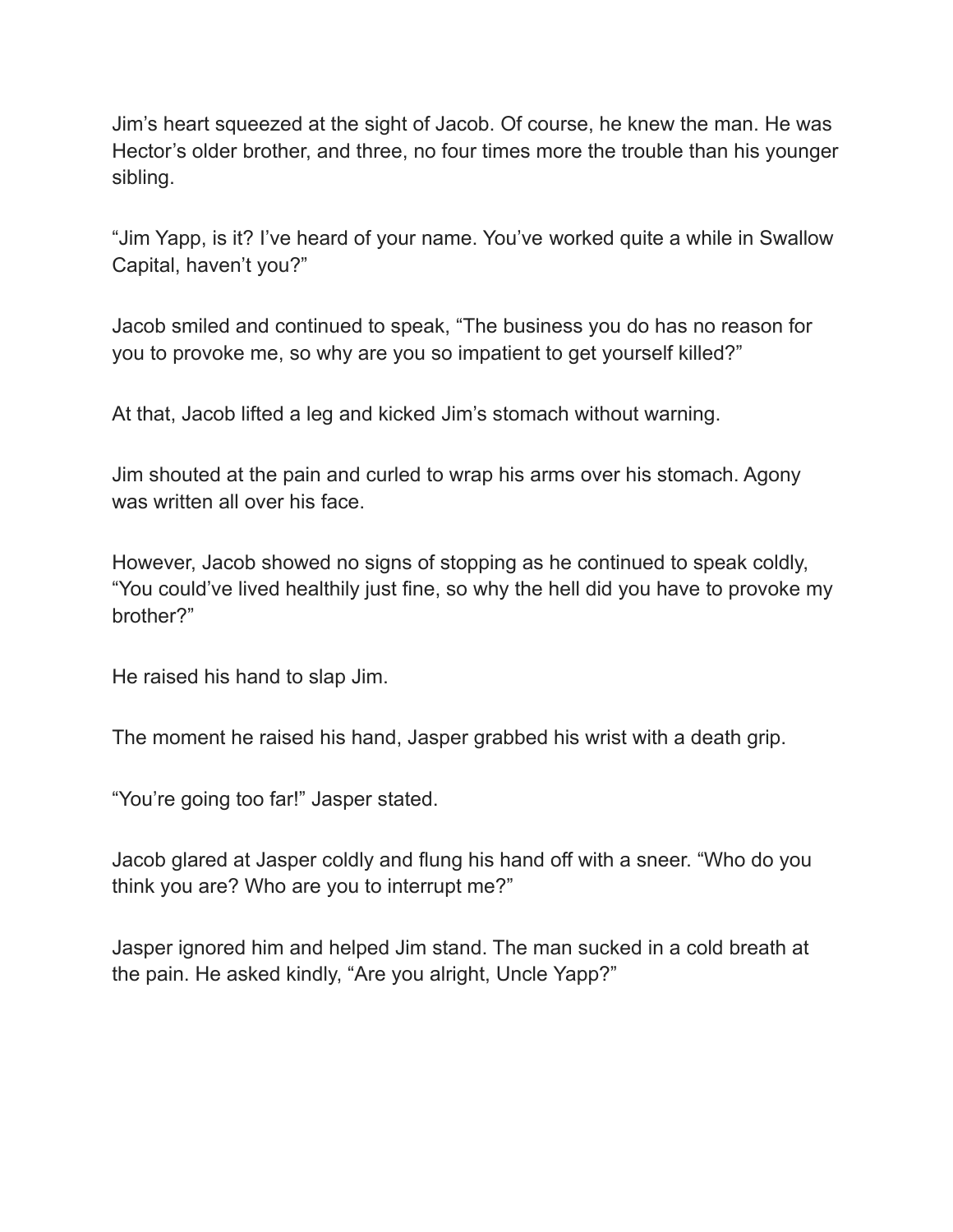# Life at the Top Chapter 305

Jim shook his head and forced a smile. "I'm fine."

"Don't worry, I'll get them back for that kick," Jasper promised.

Before Jim could speak, Hector began to snicker by the side after hearing that remark.

"On what grounds? Don't you know that tonight's the night the three of you useless pieces of sh\*t die?"

Hector smiled as well and spoke arrogantly, "The Combe family isn't one trash like you can afford to provoke."

"You're Jasper Laine, right? I hear that you're rich. Who knows if your money can save you tonight or not, hmm?"

Jasper looked at Jacob calmly and asked, "This is what you brothers prepared for me tonight?"

Hector mocked, "Still so arrogant even though you're a dead man. Just kill him, Jacob. These kinds of people won't know they're screwed until it's too late."

Jacob smiled and glanced at Jasper coldly. "Don't worry, we still have another distinguished guest tonight. You three dogs will be the entertainment I provide my extinguished guests."

He raised his hand to point at Jasper. "I want you to walk out that door on your knees later."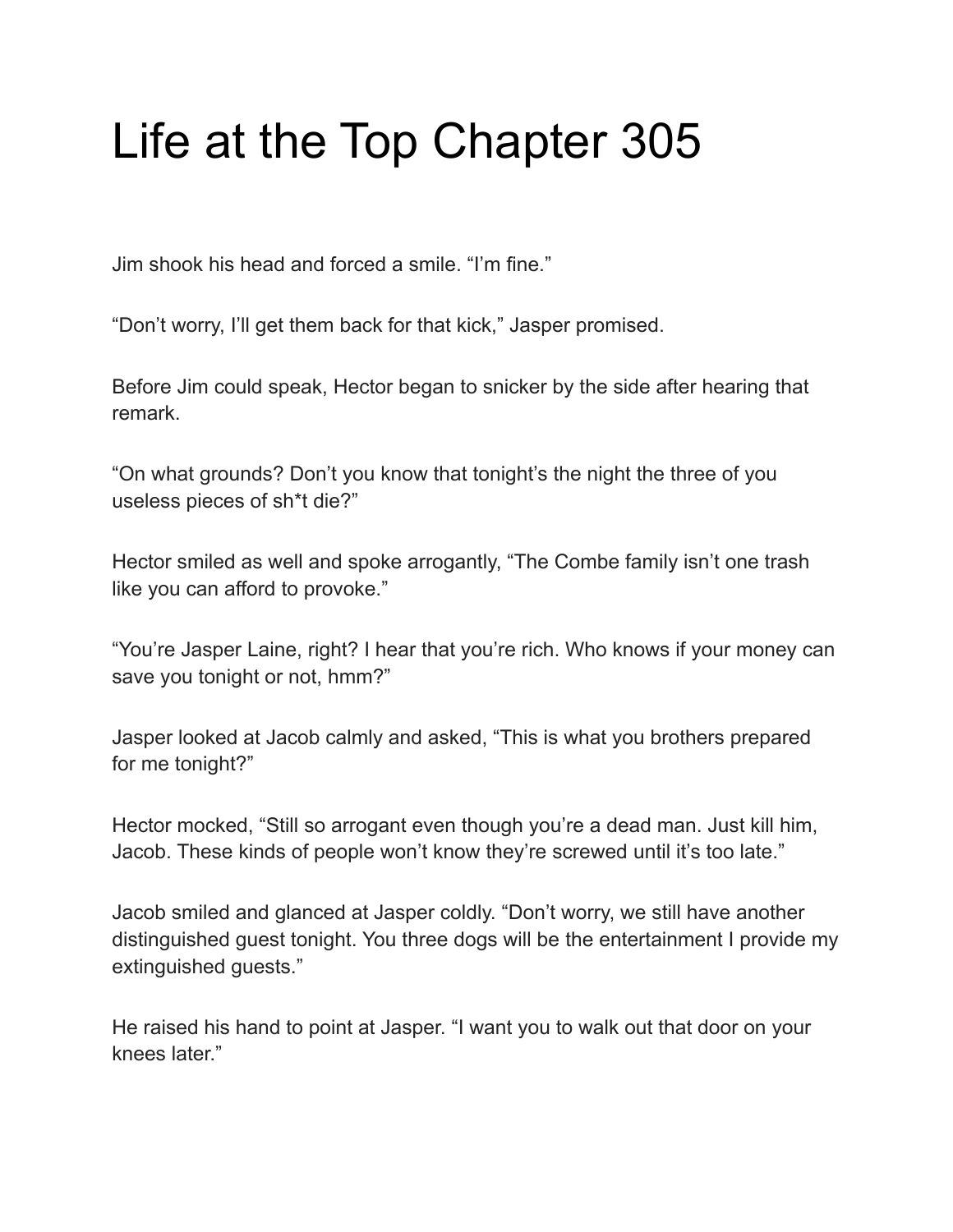Jacob's phone rang right after he spoke. Looking down, his expression changed and he turned to tell Hector, "Stay here and watch them. The guests are here, I'll go bring them up."

Jacob then rushed out the door.

Hector grinned maniacally as he looked at Jasper. "I've been waiting for this moment the entire day today. Just you wait, you'll know very soon that you can be as arrogant as you want in front of me, but you're just a useless piece of sh\*t in comparison to our honorary guest!"

Jasper ignored Hector and helped Jim to the sofa at the sight of the other's ashen complexion. "Should I send you to the hospital first, Uncle Yapp?"

Jim shook his head. "I won't be able to walk with my joints and bones like this, but I'm fine. I can still hold on."

Jasper nodded. "Just hold on for a little longer, then. We'll decide what to do after I'm done dealing with this."

Hector guffawed. "Motherf\*cker! You're moments away from death and you still don't seem to regret a thing, do you? Deal with this? I'm the one finishing you three dogs here!"

At the same time, at the entrance to the Hoary Stock Clubhouse, Jacob courteously opened the door of a Benz that had stopped outside.

"Mr. Law," Jacob greeted with a charming smile.

Henry glanced at the clubhouse disdainfully and pursed his lips. "This is it? The place you said is going to be full of fun?"

Jacob quickly replied, "I'm sure you've seen your fair share of things since you grew up in Harbor City, Mr. Law. How would I dare one-up you like that? This is just a simple reception, as a host to his guest."